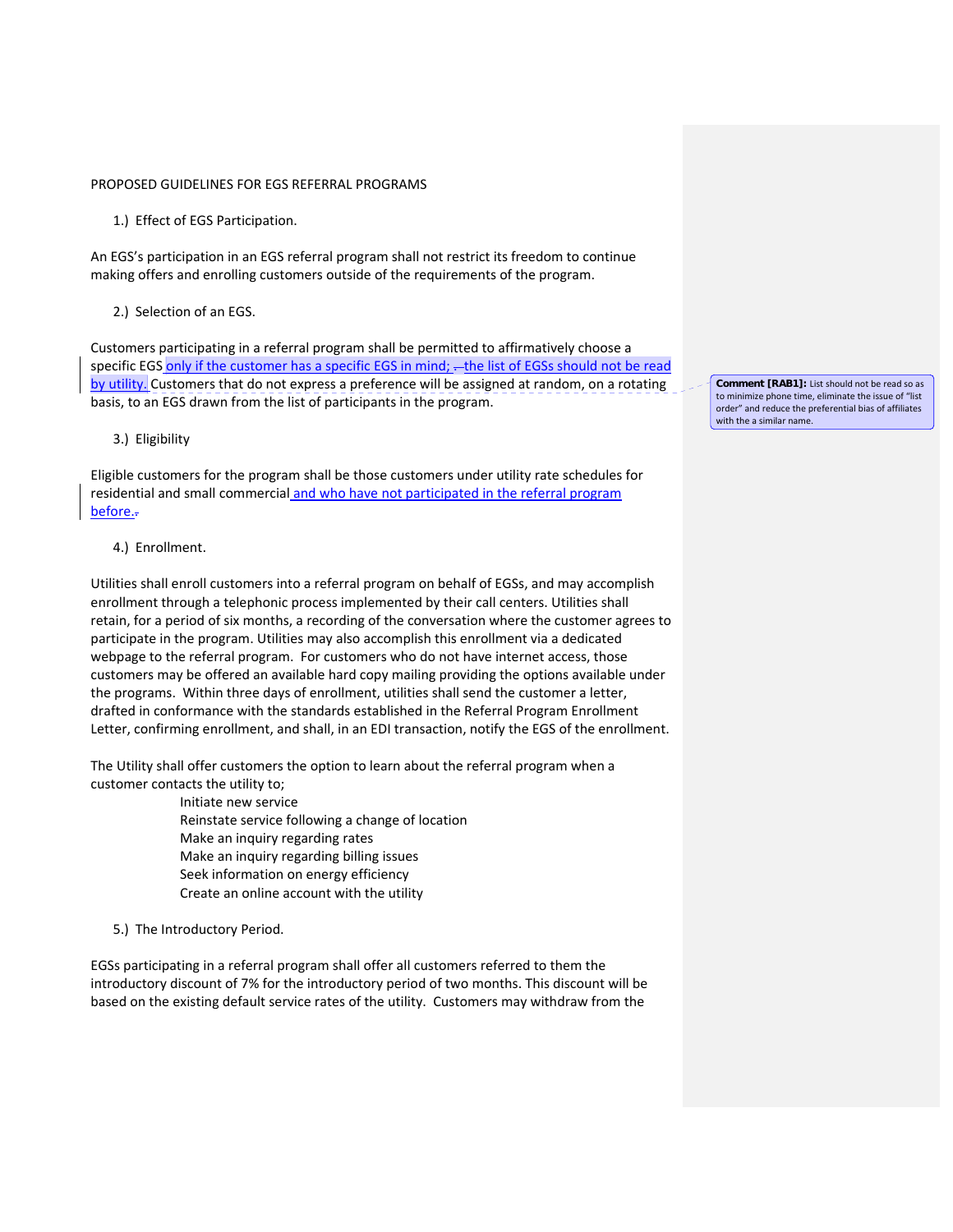program during the introductory period upon notice. Customers shall be eligible for one introductory offer every three yearsonly once.

6.) The EGS Contract

The utility will enroll the customer and the EGS will, within five days of utility notice of enrollment, provide the customer with a sales agreement governing both the introductory and post-introductory periods. That contract must conform to the principles established in the EGS Contract Option Requirements, and will take effect unless rescinded telephonically, electronically, or in writing, by the customer by the end of the first month of service under the EGS. The deadline date for a decision to rescind the contract must be conspicuously listed on the sales agreement

7.) EDI Confirmation of Transactions.

Under the EGS Contract approach, at the time the EGS sends the utility an EDI price change, the EGS will be deemed to affirm and represent that it has given its customer proper notice of the price change.

8.) Incremental Costs

Costs for the administration of this program by the utilities shall be recovered through a Retail Markets Surcharge. This charge shall be non‐bypassable and shall applicable to all customers within the residential and small commercial rate classes.

# 9.) Website

Utilities shall create and run a dedicated webpage for the referral program. This webpage shall contain utilities' existing rates (or PTC), a list of the EGSs participating in the referral program, the EGSs' introductory discount rate, and post-introductory period rate offerings for each EGS. The website shall be technologically sufficient to enroll customers into the referral program online, including the ability to randomly assign customers to an EGS who do not desire to pick a specific supplier.

10.) Promotion

Utilities and EGSs shall promote referral programs by providing customers with accurate information through the Internet, a dedicated toll‐free telephone line, media advertising, direct mailings and other appropriate means. All informational materials promoting a referral program must conspicuously disclose that the savings offered during the introductory period are not guaranteed beyond that period.

**Comment [RAB2]:** The primary purpose of the referral program is to introduce customers to Choice.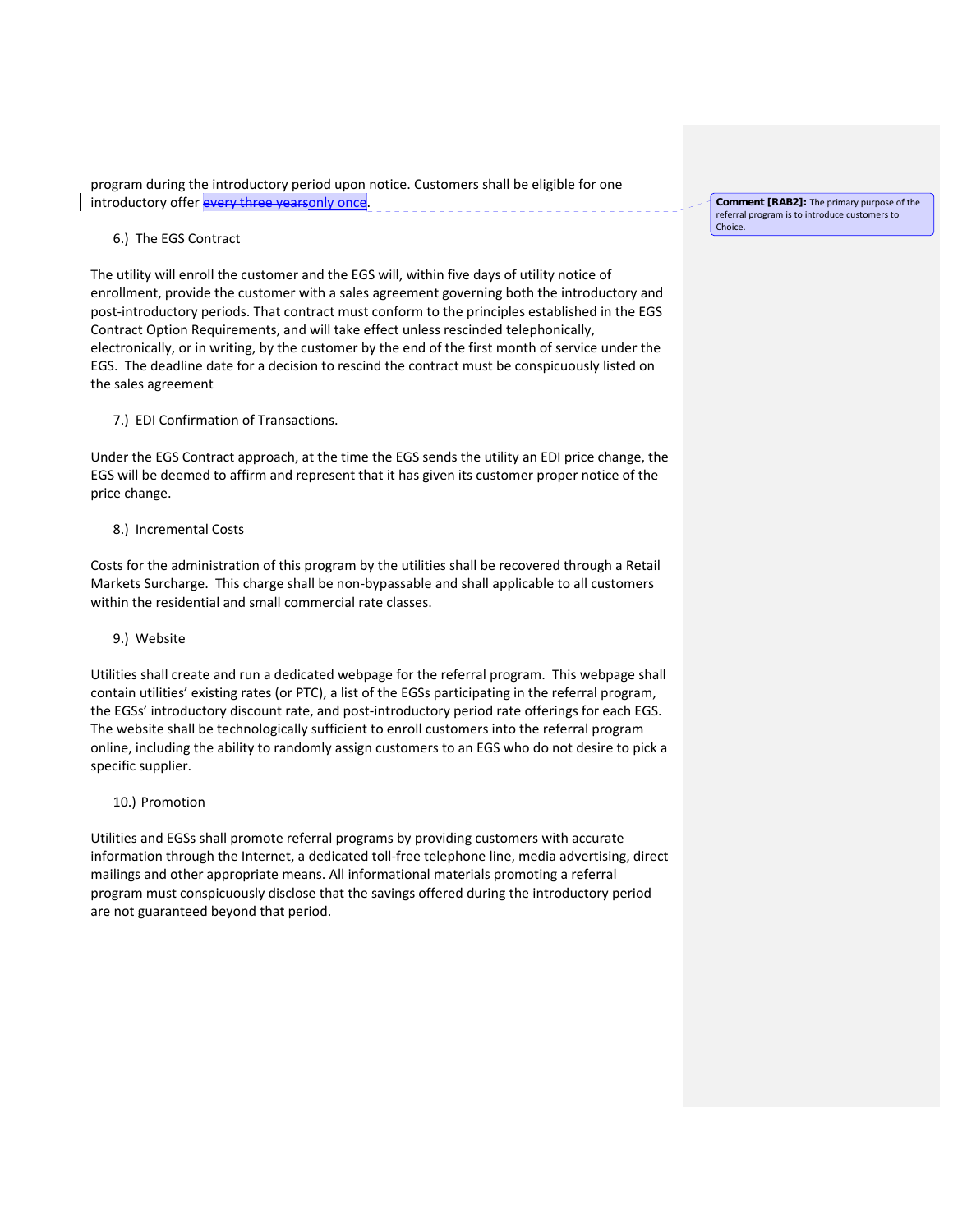#### REFERRAL PROGRAM ENROLLMENT LETTER

A utility's enrollment confirmation letter to a customer participating in a referral program shall include the following:

- 1. The effective date of the enrollment, and the name of the EGS that will provide the service.
- 2. A description of the introductory discount, including the method of calculation, and the length of the introductory period.
- 3. Identification of the location of the discount on the customer's bill, and a notice that utility budget billing arrangements for residential customers will continue or can be initiated.
- 4. A notice informing the customer that the EGS will contact the customer soon to offer it a sales agreement, and describing the effect of the sales agreement under the EGS Contract approach to the referral program, including the provisions for return to utility service.
- 5. A notice informing the customer of its right to withdraw from the program during the introductory period upon notice.
- 6. A description of the utility's roles and responsibilities as the delivery service provider and the utility's contact information.
- 7. A description of the Commission's consumer complaint procedures available to EGS customers, and information on contacting the Commission with a complaint about an EGS.